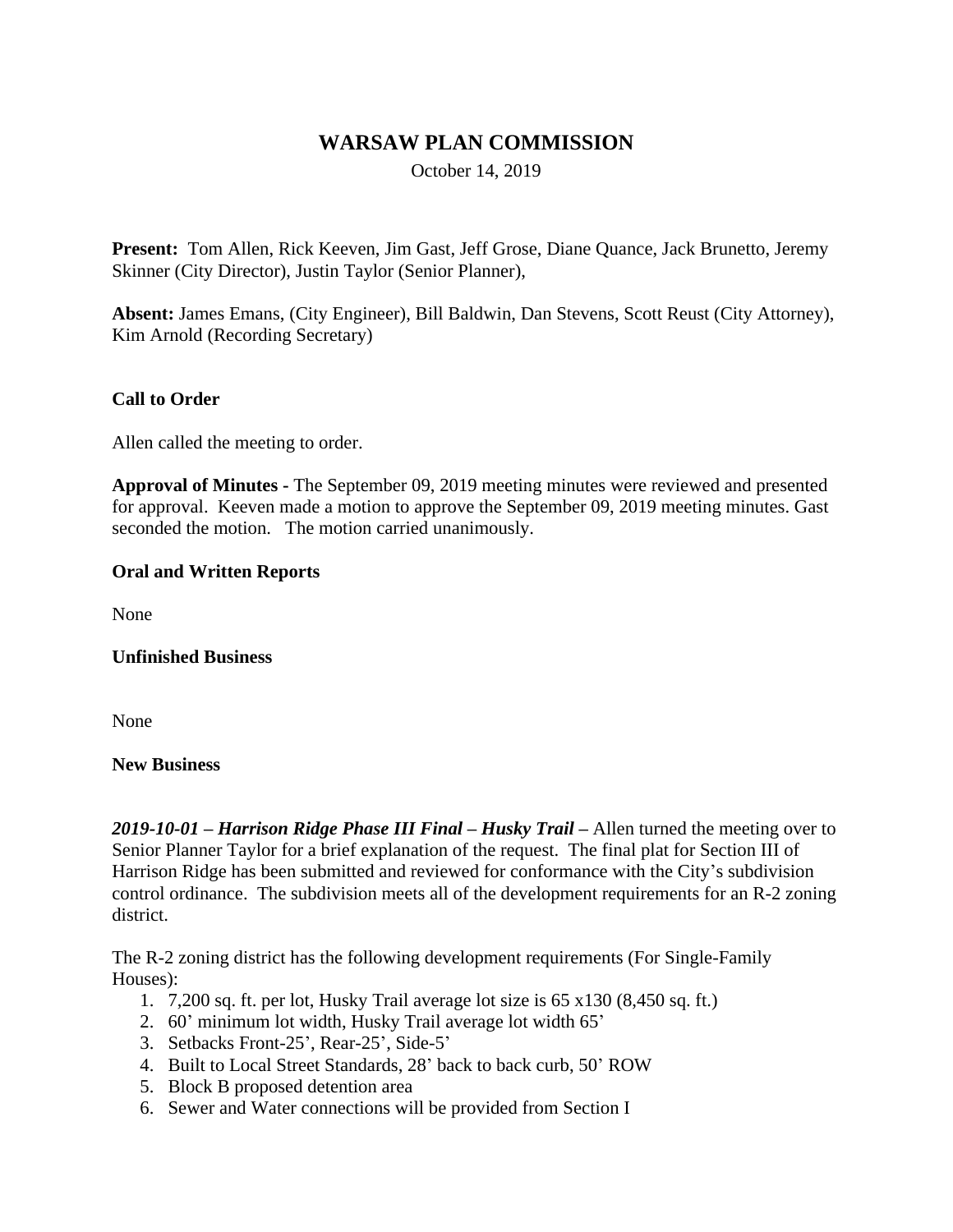The developer has completed the construction of the infrastructure for the project and it has been inspected and approved by the City. The proposed plat is in conformance with the preliminary plat granted in 2006. Taylor stated he sees no reason not to grant approval of the proposed final plat. Discussion among members followed.

Allen opened the meeting to any person wishing to speak in favor or against the petition. No person was present to speak for or against the petition. Allen closed the meeting to the public. Motion was made by Grose to approve 2019-10-01-Harrison Ridge Phase III Final. Brunetto seconded the motion. The motion passed unanimously.

*2019-10-02-John Deere Addition Final -2020 Polk Drive-* Allen turned the meeting over to Senior Planner Taylor for a brief explanation of the request. The final plat for the Greenmark Subdivision has been submitted in a timely fashion and reviewed for its conformity to the Subdivision Control Ordinance. All proposed lots meet the development standards for a subdivision in an I-2 zoning district. This plat creates 4 new lots from the original 21.25 acre lot. The subdivision will create access to 200 West via an extension of Polk Dr. The extension of this roadway will accommodate new utility lines.

The following are the requirements for an I-2 District:

- 5,000 Minimum Lot Size
- Minimum setbacks of 15' front, 25' rear, 10' side
- 75 Maximum lot coverage

The proposed plat meets all of the subdivision requirements concerning lot sizes. The plat includes sewer easement and water easements along the south property line. Discussion among members followed.

Allen opened the meeting to any person wishing to speak in favor or against the petition. Attorney Steve Snyder was present to explain the request and answer any questions. No other person was present to speak for or against the petition. Allen closed the meeting to the public. Motion was made by Quance to approve 2019-10-02-John Deere Addition Final. Gast seconded the motion. The motion passed unanimously.

*Residential TIF Information-*City Director Skinner presented information on the development of two residential TIF districts to be presented in November. He explained one area will be on the North end of the City of Warsaw, near Harrison Elementary and the other will be on the South side, near Eisenhower Elementary. Discussion followed. No action is needed at this time. He gave the members the dates and times for four public information meetings that will be held as well.

#### **Adjourn-**